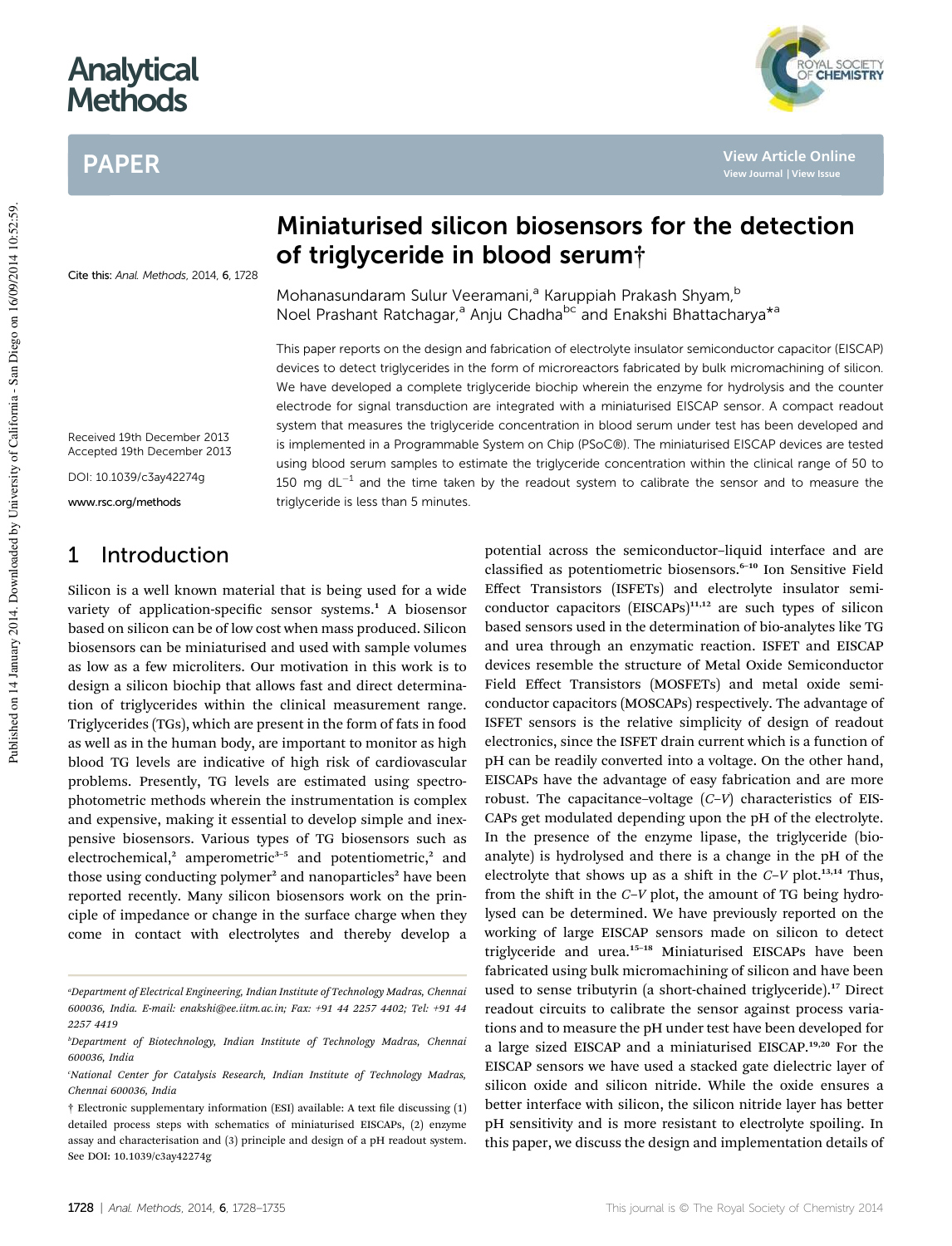## 2 Materials and methods

Triglyceride biosensors are fabricated using 400  $\mu$ m thick 3" p-type 1–10  $\Omega$  cm single side polished crystalline silicon (100) wafers and 500  $\mu$ m thick 4" boro-float glass wafers. The wafer cleaning and processing chemicals such as sulphuric acid, hydrogen peroxide, ammonium hydroxide, hydrochloric acid, hydrofluoric acid, potassium iodide, iodine, ammonium ceric nitrate, acetic acid, ethanol, aminopropyltriethoxysilane (APTES), toulene, glutaraldehyde, tributyrin, Tris–HCl buffer, phosphate buffer, acetonitrile, and *p*-nitro phenol butyrate (*p*NPB) are purchased from Sigma Aldrich, India. Lipase from *Pseudomonas cepacia* is purchased from Amano, Japan. Buffer and other solutions are prepared using DI water of 18.2 M $\Omega$  cm resistivity.

#### 2.1 Sensor fabrication

The sensors are fabricated using processes similar to those reported previously by us.<sup>20,21</sup> Briefly, the silicon wafer after cleaning using a standard RCA cleaning procedure are bulk micromachined to a depth of 100  $\mu$ m within masking silicon dioxide windows of dimensions 1.5 mm  $\times$  1.5 mm. The miniaturised microreactors are electrically isolated from each other by a field oxide. In each microreactor, a 10 nm thin layer of gate oxide is grown in a rapid thermal oxidation (RTO) system (AnnealSys, France) and 30 nm of gate nitride is deposited in a plasma enhanced chemical vapor deposition (PECVD) system (Oxford Plasma Technology, UK). Aluminium is deposited on the rear side of the sensor for back contact after removing any residual oxide and nitride insulation. A detailed explanation of the sensor fabrication is given in the ESI.†

#### 2.2 TG sensor fabrication

In the above sub-section, fabrication of a pH sensor is discussed where the gate nitride is a pH sensitive layer. This sensor becomes a TG sensor only after making it specific to detect TG by covalently immobilising the bioreceptor lipase to the surface of the sensor. The enzyme (lipase) with amine  $(-NH<sub>2</sub>)$  terminations can be covalently attached to a molecular layer that has the same amine  $(-NH<sub>2</sub>)$  terminations using a linker molecule (glutaraldehyde). A molecular layer with amine terminations  $(-NH<sub>2</sub>)$  is formed on the sensor surface by a process referred to as silanisation and it is carried out using APTES. The linker molecule (glutaraldehyde), in principle, can covalently bond with the amine terminations forming imine  $(C=N)$  linkages. Enzymes are immobilised first by silanising the sensor surface followed by treating the sensor surface with activated glutaraldehyde and lipase.<sup>22</sup> The process is initiated by activating the nitride surface with a  $N_2O$  plasma<sup>23</sup> in a PECVD system. This results in the formation of –OH bonds on the surface of the nitride. The  $N_2O$  plasma treatment helps to promote uniform covalent adhesion of APTES and other subsequent functional layers to the nitride surface of the sensor.<sup>24</sup> The sensors are

treated in  $N_2O$  plasma for 5 minutes in the PECVD system at 250 °C. Plasma enhanced sensors are immediately transferred to 1% APTES in anhydrous toluene (v/v) and allowed to react at 70 °C for 1 hour. The wafers after the APTES treatment are rinsed gently thrice in toluene, ethanol and DI water respectively to remove any adsorbed molecules on the surface. Subsequently, the samples after curing at 120  $\degree$ C for 10 minutes are treated with 0.5% glutaraldehyde in DI water  $(v/v)$  for 2 hours at room temperature and again cured at 120  $^{\circ}$ C for 10 minutes. Batch processing is carried out until this step to get maximum process matching among the sensors. After this step, individual sensors are diced out using an Ultra slice dicing machine (Ultra Tech Manufacturing, USA) to singulate the sensors. The active device area (microreactors) of the sensor is protected using parafilm® wax and clean room tape while dicing the wafer. The sensor surface is treated with the enzyme (lipase) after integrating the counter electrode with the sensor.

The procedure of counter electrode integration with the sensor has been reported in our previous work.<sup>20,21</sup> Briefly, through holes of 3 mm diameter are etched in the boro-float glass wafers with 49% electronic grade HF acid. Thick photoresists and Cr-Au act as masking layers. After removing any residue, the glass wafers are diced out before depositing on the counter electrode. A thin film Ag-AgCl electrode is formed on the through hole etched glass wafer by depositing Ag with Cr–Au as pre-layers in a vacuum e-beam metallisation (HindHivac, India) system. AgCl is electrochemically deposited on the Ag layer. The singulated glass and the silicon wafers are bonded together using a photoresist as an adhesive material. After bonding the glass and silicon wafers, the device active area (microreactors) is activated in 3  $\mu$ l of lipase (1 mg ml<sup>-1</sup>) in Tris-HCl buffer (200 mM, pH 7.2) for 24 hours. The samples are finally washed thoroughly with DI water to remove any adsorbed enzyme. Fig. 1(a) shows with dimensions the structure of the large area EISCAP used in our previous work $18$  where the electrolyte (blood serum sample and free enzyme) was held in a Teflon® cell and a platinum (Pt) wire dipped in the electrolyte was used as a counter electrode. The schematic of the miniaturised EISCAP TG biosensor with dimensions marked is shown in Fig. 1(b). The stages of immobilising the enzyme (lipase) to the nitride surface are shown in Fig.  $1(c)$ . Fig.  $2(a)$ shows the photograph of the singulated sensor covered with parafilm wax® and clean room tape. Fig.  $2(b)$  shows the photograph of the final sensor with dimensions marked.

#### 2.3 Biochemical characterisation and calibration

The activity of the enzyme *P. cepacia* lipase after purification is determined by *pNPB* assay as reported.<sup>25,26</sup> The Michaelis constants *K*<sup>m</sup> (shown in Fig. 3) for free and immobilised enzyme kinetics measured at half of the maximum enzyme velocity at the maximum substrate concentration  $(V_{\text{max}}/2)$  are found to be 27.97  $\mu$ M and 36.48  $\mu$ M. The specific activities of the free and immobilised enzyme kinetics are found to be 37.8 U  $mg^{-1}$  and 28.95 U  $mg^{-1}$  (one enzyme unit 'U' is defined as the amount of enzyme that converts  $1 \mu M$  of  $pNPB$  into product per minute). The immobilised enzyme retained 76.58% of its native activity. Fig. 3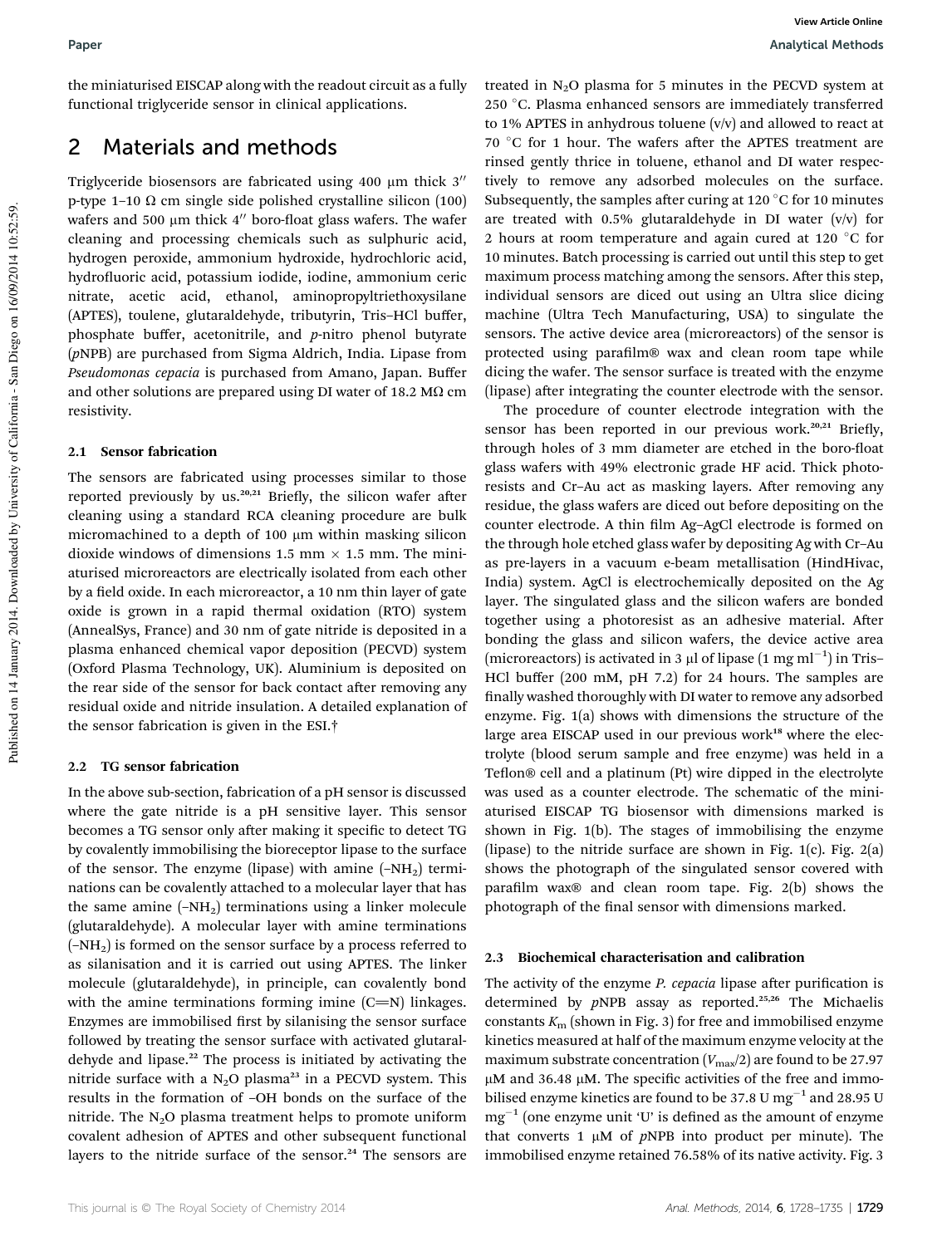#### Analytical Methods Paper



Fig. 1 Schematic of a miniaturised EISCAP TG biosensor (not drawn to scale).



Fig. 2 Photographs of (a) the diced sensor covered with parafilm® and clean room adhesive tape and (b) singulated bonded and enzyme immobilised EISCAPs.

shows the rate of the enzymatic reactions of free and immobilised enzyme. The percentage of specific activity of immobilized enzyme relative to that of free enzyme varies from 70% to 80% between different chips that are batch processed. The Fourier transform infrared (FTIR) spectra measured as reported previously<sup>25</sup> confirm the formation of hydroxyl, amine and imine bonds after each of the immobilisation process steps. The details of the enzyme assay and FTIR are mentioned in the ESI.†

The TG concentration in blood serum is measured based on the information on the rate of TG hydrolysis (calibration point). Tributyrin, a standard TG is used in this experiment. Tributyrin concentrations varying from 0.5 mM to 1.5 mM in steps of 0.25 mM are prepared using Tris–HCl buffer (pH 7.2) and acetonitrile as a co-solvent. The co-solvent plays a major role in mixing the tributyrin homogeneously in the buffer. A buffer is necessary to



Fig. 3 Free and immobilised enzyme activity plots. The inset shows the percentage of specific activity of the immobilised enzyme relative to that of the free enzyme.

provide a suitable environment for optimal enzyme activity. In our previous work,<sup>18</sup> we have optimised the buffer concentration of phosphate buffer to be 0.25 mM at pH 6. However, with this buffer, it was not possible to determine the final pH at a lower substrate concentration such as 1 mM tributyrin that is critical in clinical applications. Hence, in the improved version, we adopted the Tris–HCl buffer system. The rate of tributyrin hydrolysis is measured using a pH meter. The inset in Fig. 4 shows the measured pH change with time for different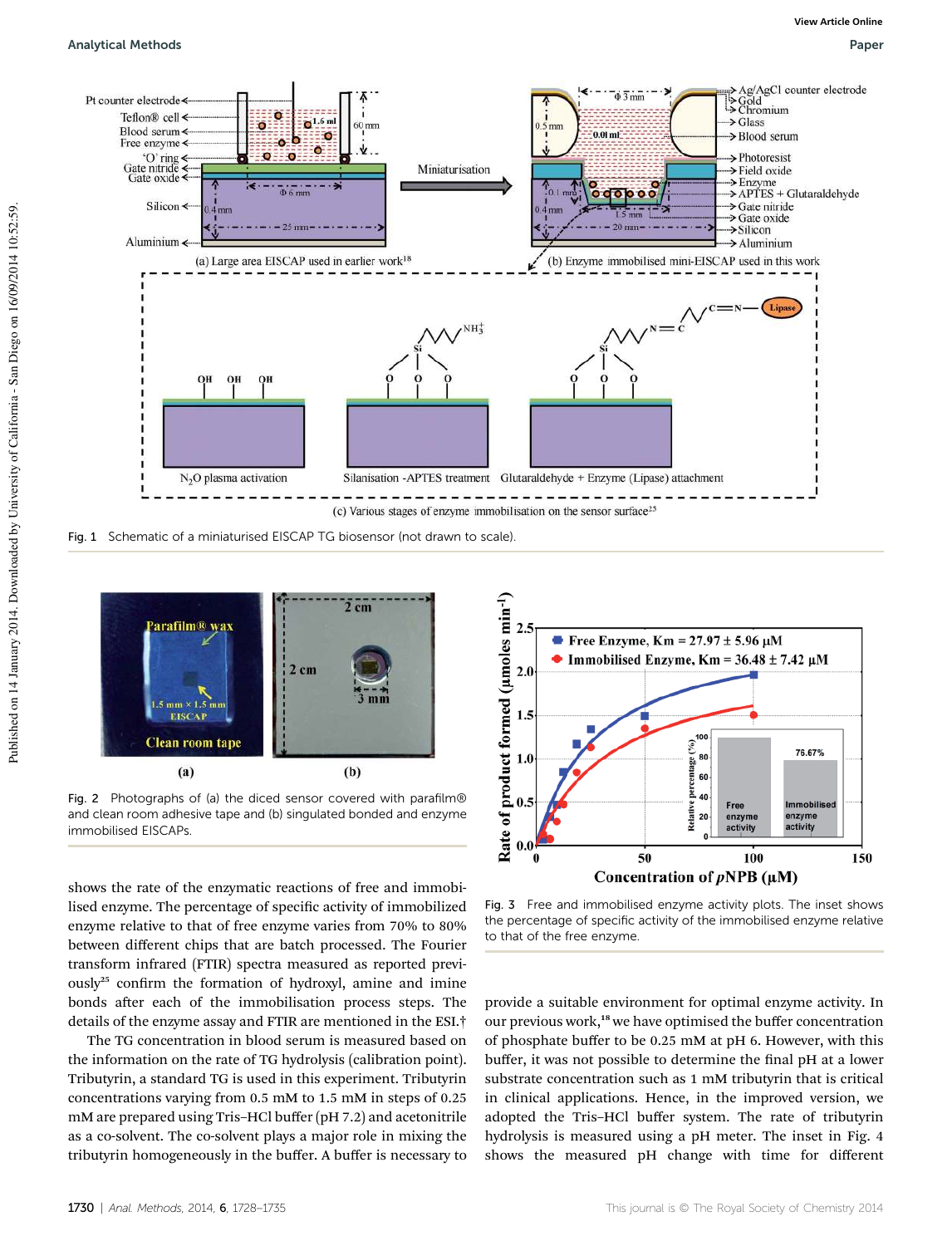

Fig. 4 Tributyrin standard plot-average rate of hydrolysis measured at different time instances between 1 and 2 minutes of the enzymatic reaction<sup>21</sup> is found to be 0.0481 [H<sup>+</sup>] s<sup>-1</sup> mM<sup>-1</sup>. The inset shows the pH change with time due to hydrolysis of tributyrin of different concentrations with lipase.

tributyrin concentrations. A standard plot (Fig. 4) of the average rate of tributyrin concentration  $\mathit{vs.}~[H^+]$  ion concentration measured between 1 and 2 minutes of hydrolysis is obtained from the pH *vs.* time graph measured using a pH meter. The interval of 1 to 2 minutes is chosen to confine the measurement to the linear region of the enzyme kinetics. The biochemical sensitivity  $(S_{std})$  from the standard plot of the tributyrin is measured to be 0.0481 [H<sup>+</sup>] s<sup>-1</sup> mM<sup>-1</sup> or 0.00481 pH s<sup>-1</sup> mM<sup>-1</sup>.

#### 2.4 TG measurement protocols

The principle of readout of TG in blood serum is fundamentally similar to the pH readout system reported previously.<sup>20</sup> In our previous work, we used pH 4 and pH 8 as reference electrolytes to calibrate the sensor against process variations. In this work, the TG measurement is performed on an enzyme immobilised sensor and hence, the standard pH reference solution of pH 4 cannot be used as the enzyme activity could be deteriorated at this pH. Hence, the reference pH solutions for the TG readout system are chosen to be pH 6 and pH 8.5 and they are used in calibrating the sensor against process variations using (1). The readout circuit and the protocol for the measurement of TG in blood serum are implemented using a mixed signal embedded chip from Cypress semiconductors (PSoC3®, CY8C3866AXI- $(040)^{27}$  with minimal external components on a compact custom made printed circuit board of size 11 cm x 6 cm. The readout circuit principle and the details of the calibration and measurement protocols are discussed in the ESI.† The calibration and measurement modes are shown in Fig. 5 using the EISCAP *C*–*V* characteristics.

$$
\Delta V_{\text{ref}} = 59.2\alpha(\text{pH } 8.5 - \text{pH } 6) \tag{1}
$$

The TG under test is measured as follows.



Fig. 5 Calibration and measurement modes using C–V curves.

 The sensor is calibrated by biasing it in the middle of the *C*–*V* curve (where EISCAP produces  $f = f_{mid}$  clock frequency) and by measuring the pH sensitivity  $(\Delta V_{\text{ref}}/2.5)$  using pH 6 and pH 8.5 electrolytes to account for the variations in the flat band voltage and the device sensitivity. The voltage shift (in mV) corresponding to a change in the pH from 6 to 8.5 at 25  $^{\circ}$ C  $(in \, mV)$  is given as  $(rewriting (1))$ :

$$
\Delta V_{\text{ref}} = 59.2\alpha(\text{pH } 8.5 - \text{pH } 6) \tag{2}
$$

 The biochemical sensitivity from the standard plot discussed in sub-section 2.3 (S<sub>std</sub> after 1 minute duration) is given as

$$
S_{\text{std\_1min}} = 0.28 \text{ pH/mM} \tag{3}
$$

 $\bullet$  pH sensitivity (*S*, in mV/ $\Delta$ pH) of the device is calculated from (2):

$$
S = \Delta V_{\text{ref}}/2.5\tag{4}
$$

 The blood serum sample, whose TG is to be determined, is placed in the sensor. The initial voltage and the voltage after 1 minute to bring back the frequency of oscillation to  $f_{mid}$  are measured. The voltage shift  $(\Delta V_{\text{test\_TG}} = \Delta V_{\text{after\_1min}} - \Delta V_{\text{initial}})$ corresponds to the rate of hydrolysis depending on the concentration of the TG present in the blood serum in a one minute interval.

$$
\Delta V_{\text{test\_TG}} = 59.2\alpha(pH_{\text{initial}} - pH_{\text{after\_1min}})
$$
 (5)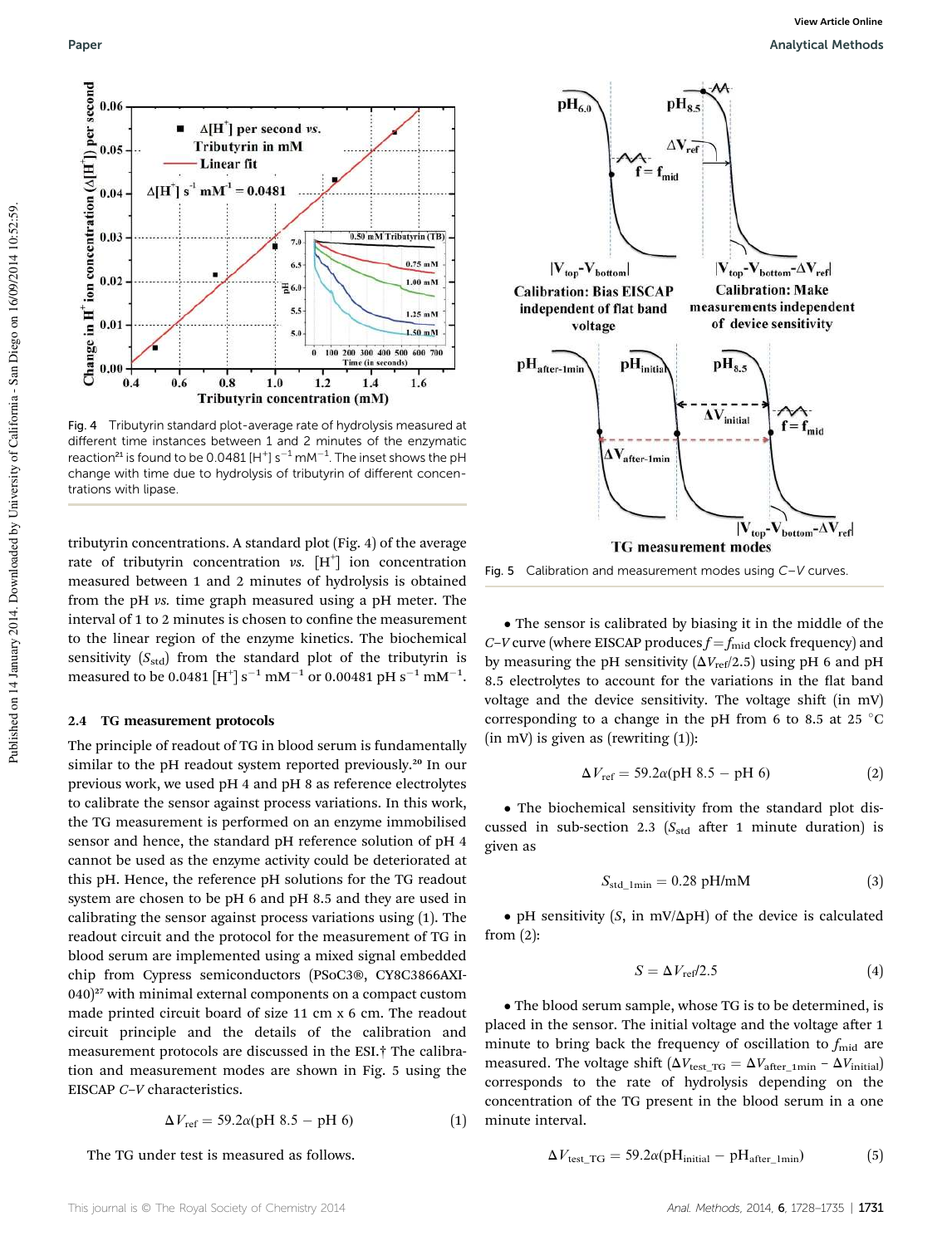• From (3)–(5),  $S_{std\_1min}$ , *S*, and  $\Delta V_{test\_TG}$ , the unknown concentration of TG in the blood serum is estimated to be:

$$
TG (in mM) = \Delta V_{\text{test\_TG}}/(S \times S_{\text{std\_1min}})
$$
 (6)

• The unknown TG in blood serum is now determined using (6). The result of the test TG is displayed on the LCD screen.

### 3 Results and discussion

### 3.1 Blood serum TG measurements

The miniaturised EISCAP TG sensors are tested using blood serum samples to estimate the TG content. Blood samples were taken from volunteers of both sexes in the age group from 20 to 35 years. The samples were collected at the IIT Madras institute



Fig. 6  $C-V$  plots showing the device sensitivity and the TG hydrolysis in sensor D1 with blood serum A.



Fig. 7 C–V plots showing the device sensitivity and the TG hydrolysis in sensor D2 with blood serum B after diluting with Tris–HCl buffer.

hospital after obtaining ethical clearance. One part of the collected sample was tested for TG in the clinical laboratory and the other part was used in this study to validate the miniaturised EISCAP sensors. The serum samples of 10 µl are delivered to the device using a micropipette.

Fig. 6–9 show typical *C*–*V* plots measured on miniaturised EISCAP sensors using an Agilent E4980A LCR meter. The TG measurement protocol discussed in sub-section 2.4 is used to estimate the blood serum TG concentration. The measurement procedure is discussed taking examples of sensor D1 with blood serum sample A and sensor D2 with blood serum sample B. The pH sensitivity of sensor D1 is measured by calibrating it using two reference pH solutions (pH 6 and pH 8.5) and it is found to be 35.35 mV per pH unit. After placing blood serum sample A in D1, the shift  $\Delta V_{\text{test\_TG}}$  (=  $\Delta V_{\text{after\_1min}} - \Delta V_{\text{initial}}$ , indicated in Fig. 5) in the *C*–*V* curve from the moment the sample is placed to the end of the 1 minute interval is measured to be 19.1 mV.



Fig. 8 Enlarged plots of  $C-V$  measurements (at the mid-point of the C–V) on sensor D2 with no dilution of buffer with blood serum B.



Fig. 9 Enlarged plots of  $C-V$  measurements (at the mid-point of the C–V) on sensor D2 with dilution of buffer with blood serum B.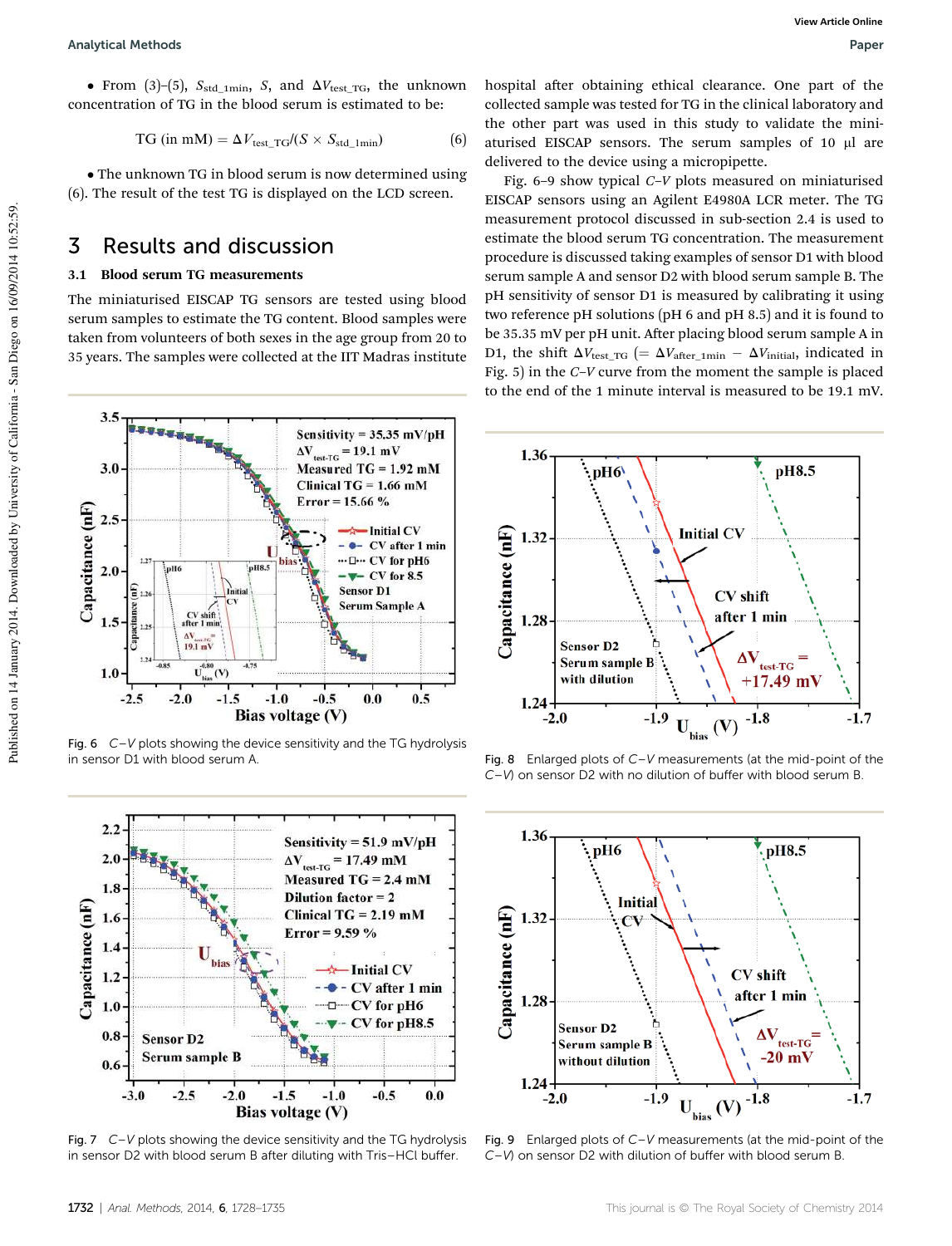| Sensor         | Serum<br>sample | Blood serum dilution<br>with Tris-HCl buffer pH 7.4 | Device sensitivity<br>$(S = \Delta V/\rho H)$ | $\Delta V_{\rm test\ TG}$<br>(mV) | Measured TG<br>(mM) | Clinical TG<br>(mM) | % Error |
|----------------|-----------------|-----------------------------------------------------|-----------------------------------------------|-----------------------------------|---------------------|---------------------|---------|
| D <sub>1</sub> | А               | No dilution                                         | 35.35                                         | $+19.10$                          | 1.92                | 1.66                | 15.66   |
| D2             | B               | No dilution                                         | 51.90                                         | $-20.00$                          |                     | 2.19                |         |
| D2             | B               | 1:1                                                 | 51.90                                         | $+17.49$                          | 2.40                | 2.19                | 09.59   |

Table 1 Comparison of triglyceride concentrations in blood samples measured using EISCAP and a CV meter with clinical data

The inset in Fig. 6 clearly shows a shift in the *C*–*V* curve after 1 minute to the left of the initial  $C-V$  curve confirming the hydrolysis of the TG in blood serum. From  $S_{\text{std\_1min}}$ , *S*, and the shift  $\Delta V_{\text{test TG}}$  (+19.1 mV), the concentration of TG in serum sample A is estimated to be 1.92 mM. The clinical lab measurement was 1.66 mM for the same serum sample A.

Some blood serum samples exhibit negative  $\Delta V_{\text{test TG}}$  values and have to be diluted with Tris–HCl buffer (pH 7.4) to bring them within the clinical range 0.56-1.68 mM (50-150 mg  $dL^{-1}$ , unit conversion: 1 mM  $\sim$  89 mg dL<sup>-1</sup>). The dilution is necessary to reduce the effect of the buffering action of blood<sup>28</sup> which is more rapid when the amount of TG in blood is higher than the normal clinical range. A negative value of  $\Delta V_{\text{test-TG}}$  indicates that the *C*–*V* curve after 1 minute of TG hydrolysis shifts to the right of the initial *C*–*V* curve, due to the rapid buffering action of blood buffer within a minute time interval. An example of



Fig. 10 Photograph of the readout measurement setup with a packaged miniaturised EISCAP sensor.

higher TG measurement (device D2, serum sample B, Fig. 7) details is discussed as follows. The pH sensitivity of sensor D2 is measured by calibrating it using two reference pH solutions (pH 6 and pH 8.5) and it is found to be 51.9 mV per pH unit. After placing blood serum sample B in D2, the shift  $(\Delta V_{\text{test TG}})$  in the *C*–*V* curve (Fig. 8) from the moment the sample is placed to the end of the 1 minute interval results in a negative  $\Delta V_{\text{test}}$  TG value  $(-20 \text{ mV})$  confirming the rapid blood buffering action. Fig. 9 shows the hydrolysis of the same sample after diluting it with Tris–HCl buffer (pH 7.4) solution. The shift in the *C*–*V* curve after 1 minute of TG hydrolysis is positive  $\Delta V_{\text{test-TG}}$  (+17.49 mV), confirming that the rapid buffering action of the blood initiated by the high TG concentration has been mitigated. Table 1 shows the comparison of TG concentrations in blood serum (A and B) measured using our sensors (D1 and D2) with the pathology laboratory data.

Fig. 10 shows the photograph of the TG readout system connected with the mini-EISCAP. The nominal frequency of the EISCAP relaxation oscillator is set to be 4 kHz and the PSoC® system clock frequency is set to be 10 MHz. The mini-EISCAP is kept in a black box that prevents light from interfering with sensor measurements and has a provision to connect the top and bottom contacts of the sensor to the readout system as shown in Fig. 10. Table 2 compares the readout measured TG against the clinically measured TG and it gives data on the device sensitivity and  $C-V$  shift ( $\Delta V_{\text{test TG}}$ ) after 1 minute of hydrolysis. If the measured  $\Delta V_{\text{test TG}}$  is negative then the readout system indicates the need for dilution of the blood serum with Tris–HCl buffer (pH 7.4) in a 1 : 1 ratio. A multiplication factor of 2 is automatically used to calculate the TG value when the diluted sample is used for testing. The error obtained from the TG readout measurements (Table 2) varies from 7.79 to 16.66%. The EISCAP device sensitivity and the

|  |  | Table 2 Comparison of TG concentrations in blood serum samples measured using the readout system with clinical data |  |  |  |  |  |  |
|--|--|---------------------------------------------------------------------------------------------------------------------|--|--|--|--|--|--|
|--|--|---------------------------------------------------------------------------------------------------------------------|--|--|--|--|--|--|

| Sample/    |           | Blood serum dilution<br>with Tris-HCl buffer pH 7.4 | Device sensitivity        |                                  | Measured TG<br>(mM) | Clinical TG<br>(mM) |         |
|------------|-----------|-----------------------------------------------------|---------------------------|----------------------------------|---------------------|---------------------|---------|
| sensor no. | Age group |                                                     | $(S = \Delta V / \rho H)$ | $\Delta V_{\text{test TG}}$ (mV) |                     |                     | % Error |
|            | $20 - 25$ | No dilution                                         | 57.0                      | 34.6                             | 2.17                | 1.86                | 16.66   |
| 2          | $20 - 25$ | No dilution                                         | 45.3                      | 10.5                             | 0.83                | 0.77                | 07.79   |
| 3          | $20 - 25$ | No dilution                                         | 53.3                      | 11.5                             | 0.77                | 0.71                | 08.45   |
| 4          | $20 - 25$ | 1:1                                                 | 49.4                      | 18.7                             | 2.70                | 2.42                | 11.57   |
| 5          | $26 - 30$ | No dilution                                         | 48.2                      | 20.9                             | 1.55                | 1.43                | 08.39   |
| 6          | $26 - 30$ | No dilution                                         | 47.0                      | 25.3                             | 1.92                | 1.66                | 15.66   |
|            | $26 - 30$ | 1:1                                                 | 48.9                      | 16.6                             | 2.42                | 2.24                | 08.03   |
| 8          | $31 - 35$ | No dilution                                         | 39.6                      | 19.2                             | 1.73                | 1.50                | 15.33   |
| 9          | $31 - 35$ | No dilution                                         | 40.2                      | 17.5                             | 1.55                | 1.39                | 11.51   |
| 10         | $31 - 35$ | 1:1                                                 | 50.1                      | 21.9                             | 3.12                | 2.86                | 09.09   |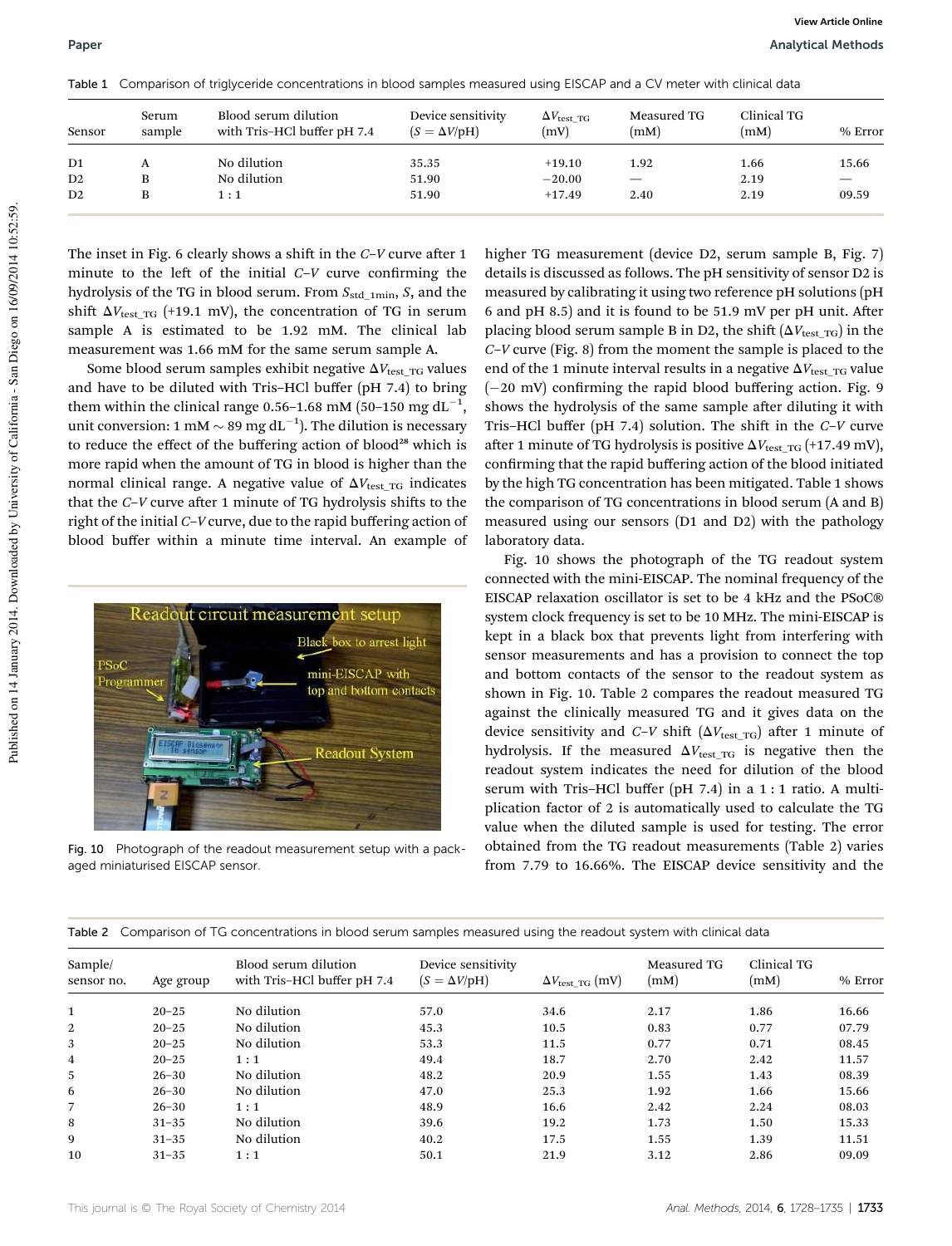Table 3 Comparison of analytical parameters of the large EISCAP (previous work)<sup>18</sup> and the miniaturised EISCAP (present work)

| Parameters                                         | Large EISCAP – previous work <sup>18</sup>                                                                                                          | Miniaturised EISCAP - present work                                                                                                               |
|----------------------------------------------------|-----------------------------------------------------------------------------------------------------------------------------------------------------|--------------------------------------------------------------------------------------------------------------------------------------------------|
| Blood serum sample volume                          | 80 µl                                                                                                                                               | 5 to 10 µl                                                                                                                                       |
| Buffer and enzyme                                  | Phosphate buffer (pH $6$ ), 0.25 mM;                                                                                                                | Tris-HCl buffer (pH $7.4$ ), 200 mM;                                                                                                             |
|                                                    | P. cepacia lipase – free enzyme                                                                                                                     | P. cepacia lipase – immobilized enzyme                                                                                                           |
| Total solution volume                              | $1.6$ ml                                                                                                                                            | $10 \mu$                                                                                                                                         |
| Device sensitivity (minimum-maximum)               | 30-55 mV per pH unit                                                                                                                                | $35.35 - 57$ mV per pH unit                                                                                                                      |
| Clinical TG reported                               | 1.9 to $2.9 \text{ }\mathrm{mM}$                                                                                                                    | $0.7$ to 2.86 mM                                                                                                                                 |
| Surface area to volume ratio $\text{m}^2 \mu^{-1}$ | 0.0177                                                                                                                                              | 0.285                                                                                                                                            |
| Measurement time                                   | 30 minutes + post processing time                                                                                                                   | Total readout time is within 5 minutes                                                                                                           |
| Handling                                           | Complex since the enzyme and counter<br>electrode are not integrated with the sensor.<br>Post-processing is required to determine the<br>unknown TG | Simple since the enzyme and counter electrode<br>are integrated with the sensor. The readout<br>system determines and displays the<br>unknown TG |

Table 4 Comparison of analytical parameters between some of the reported TG biosensors

| Type            | Immobilisation mechanism                                               | Type of<br>electrode        | Detection<br>limit        | Linear<br>range        | Response<br>time | Shelf life                | Ref.            |
|-----------------|------------------------------------------------------------------------|-----------------------------|---------------------------|------------------------|------------------|---------------------------|-----------------|
| Amperometric    | Polyvinyl alcohol-glutaraldehyde<br>cross-linkage                      | Pt                          | $0.21 \text{ mM}$         | 0.56 to 2.25 mM        | 2 s              | $50\%$ loss<br>in 70 days | 29              |
| Electrochemical | ZnO nanoparticles - covalent<br>cross-linkage                          | Pt                          | 20 mg d $L^{-1}$          | 50 to 650 mg $dL^{-1}$ | 6 s              | 50% loss<br>in 70 days    | 30              |
| Electrochemical | Conducting polymer (gold<br>polypyrrole) – covalent linkage            | Au                          | 20 mg d $L^{-1}$          | 50 to 700 mg $dL^{-1}$ | 4 s              | 50% loss<br>in 70 days    | 31              |
| Potentiometric  | External immobilisation – enzyme<br>attached to a separate reactor     | Ion sensitive<br><b>FET</b> | Not reported              | 5 to 30 mM             | $<$ 5 min        | $45\%$ loss<br>in 2 weeks | 10              |
| Potentiometric  | Glutaraldehyde cross-linkage -<br>immobilisation on the sensor surface | <b>EISCAP</b>               | $0.5 \text{ }\mathrm{mM}$ | $0.7$ to 2.86 mM       | $<$ 5 min        | $30\%$ loss<br>in 2 weeks | Present<br>work |

enzyme activity play a major role in appropriate measurement of the TG concentration. The reduction in either of the sensitivities could be the reason for the measured error. The device sensitivity depends on the  $-NH<sub>2</sub>$  bonds on the surface of the nitride layer, but they get replaced by –OH bonds due to the surface hydration by the electrolyte. The enzyme activity could be affected by non-uniform surface functionalisation. The enzyme activity depends on the active site orientation on the functionalised surface and this could vary from device to device.

### 3.2 Comparison of the present work with previous studies

Miniaturisation of EISCAPs has led to one order of magnitude improvement in the surface area to volume ratio compared to the large EISCAP, thereby increasing the device sensitivity. The device dimensions of the large area EISCAP<sup>18</sup> and the miniaturised EISCAP are shown in Fig. 1. The volume of the electrolyte that can be held by the miniaturised EISCAP before packaging is 0.2  $\upmu$ l and after packaging is 10  $\upmu$ l, while that of the Teflon® cell held large EISCAP<sup>18</sup> was 1.6 ml and hence there is 160 times reduction in the total volume of the electrolyte. The through hole in the glass wafer not only helps in containing the electrolyte, but also ensures the contact of electrolyte with the thin film electrode in the side walls. Miniaturisation can help in improving the uniformity in enzyme immobilisation among batch processed EISCAP devices. But the immobilised enzyme activity depends on the availability of the enzyme active sites for

the hydrolysis of TG. A comparative study of our present and previous work is given in Table 3. Comparisons between some of the reported strategies $29-32$  and the present work are given in Table 4. Compared to other strategies this work presents the design of a TG biochip with an integrated enzyme and counter electrode along with a compact readout system to measure and display the unknown TG concentration in blood serum within a reasonable time duration of 5 minutes. In this strategy, it is possible to make an array of miniaturised EISCAP biosensors on silicon to monitor various blood compositions on a single chip.

# 4 Conclusions

Miniaturised EISCAP biosensors that use enzymatic hydrolysis to detect triglyceride in blood serum are batch processed with optimised process steps to improve the device and the biochemical sensitivity. The miniaturised sensors are fabricated on silicon wafers and are bonded to the through hole etched glass wafers using a photoresist as an adhesive at room temperature. Enzyme *P. cepacia* lipase is immobilised on the surface of the sensor and the activity of the enzyme is quantified using biochemical assay. A compact electronic readout system is designed using a custom made printed circuit board and PSoC® chip from Cypress semiconductors. The enzyme immobilised miniaturised sensor is embedded in a successive approximation analog to digital conversion algorithm to calibrate the sensor